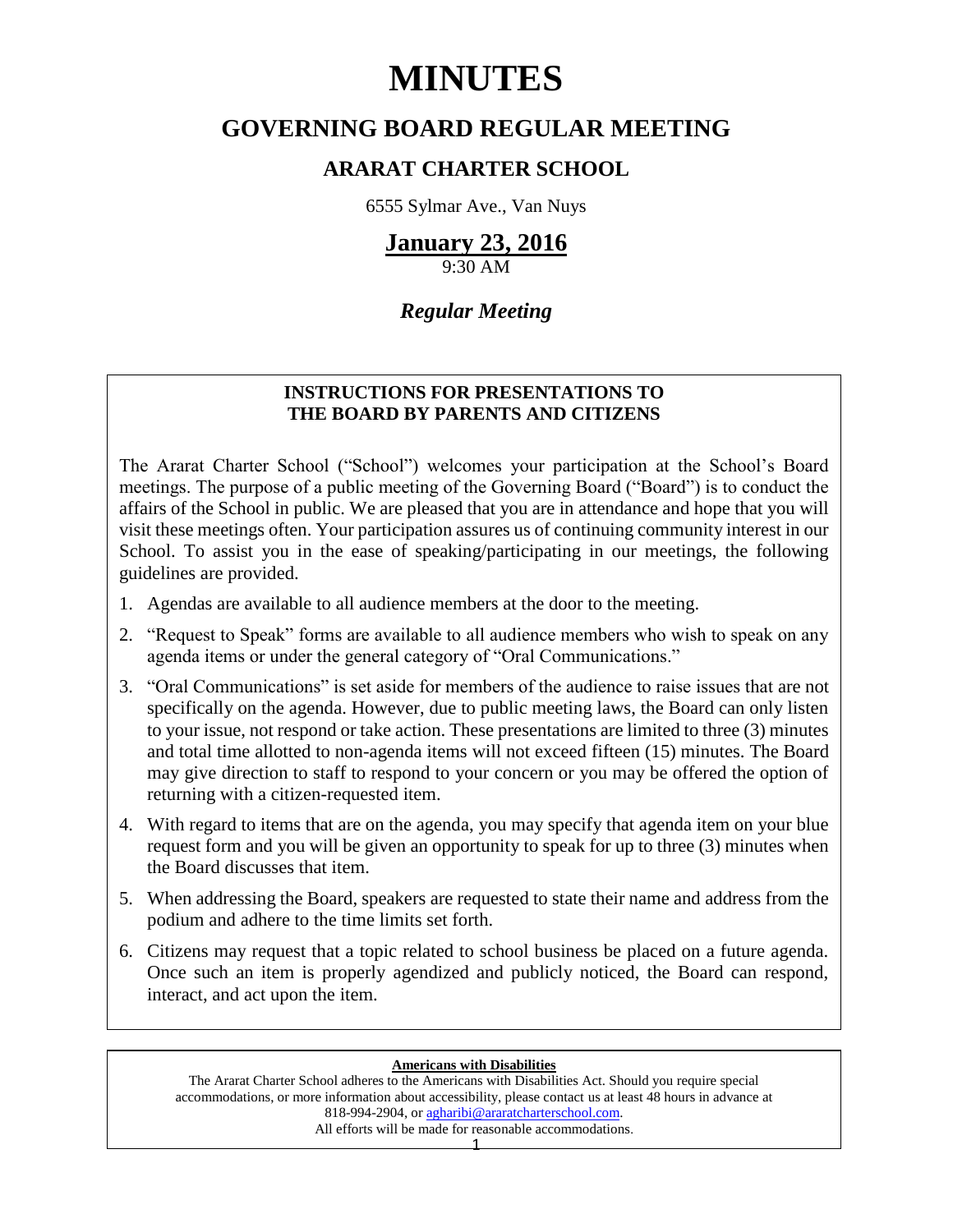# **I. OPEN SESSION**

# **A. CALL TO ORDER:**

Meeting was called to order by Board Secretary, Dr. Berjouhi Koukeyan at 9:45am.

#### **B. ROLL CALL**

| Present | Absent |
|---------|--------|
|         |        |
|         |        |
|         |        |
|         |        |
|         |        |
|         |        |
|         |        |
|         |        |
|         |        |

# **C. APPROVAL OF MINUTES OF BOARD MEETING OF DECEMBER 19, 2015** The minutes of December 19<sup>th</sup> meeting was approved unanimously.

Moved by: Dr. Perez Seconded by: Mrs. Avakian Vote: Approved Unanimously

# **II. COMMUNICATIONS**

# **A. ORAL COMMUNICATIONS:**

*Non-agenda items: no individual presentation shall be for more than three (3) minutes and the total time for this purpose shall not exceed fifteen (15) minutes. Ordinarily, Board members will not respond to presentations and no action can be taken. However, the Board may give direction to staff following a presentation.*

# **B. FOR INFORMATION: CHAIRPERSON'S REPORT**. (Attachment)

- **1. Update Regarding the Leasing/Purchasing and Financing of a Facility:** Dr. Koukeyan reported that the Red Hook has identified a sight located at 7510 Hazeltine Ave., in Van Nuys. This site is for sale and the board members are encouraged to stop by and take a look. Red Hook recommended that the board explore the possibility of requesting Material Change in the maximum enrollment of the school. This is a major factor in determining the size of the facility to be acquired. LAUSD Regulations state that if a school is increasing its enrollment by 20% or 100 students, whichever is less, and the school is using its own facility, then a material revision is not required for this increase. Increases beyond this guideline, will require Material Revisions. It is strongly recommended that Board members actually visit the site that has been identified before making a commitment. As it stands now, the facility will require major renovation.
- **2. Update on the Diversity plan:** Dr. Koukeyan stated that with respect to diversity with certificated Faculty, the five year plan calls for a 3% annual increase for PHBAO to achieve 66%-34% ratio within five years. The 2015-16 ratio in this category is 87.5% White/Other and 12.5% PHBAO. With respect to the student population, ACS will increase its PHBAO students by 4% annually to achieve the goal of increasing from 10% to 30% and decreasing the Other White students from 90% to 70% over the next five years. The 2015-16 ratio is 88.52% White/Other and 11.47% PHBAO.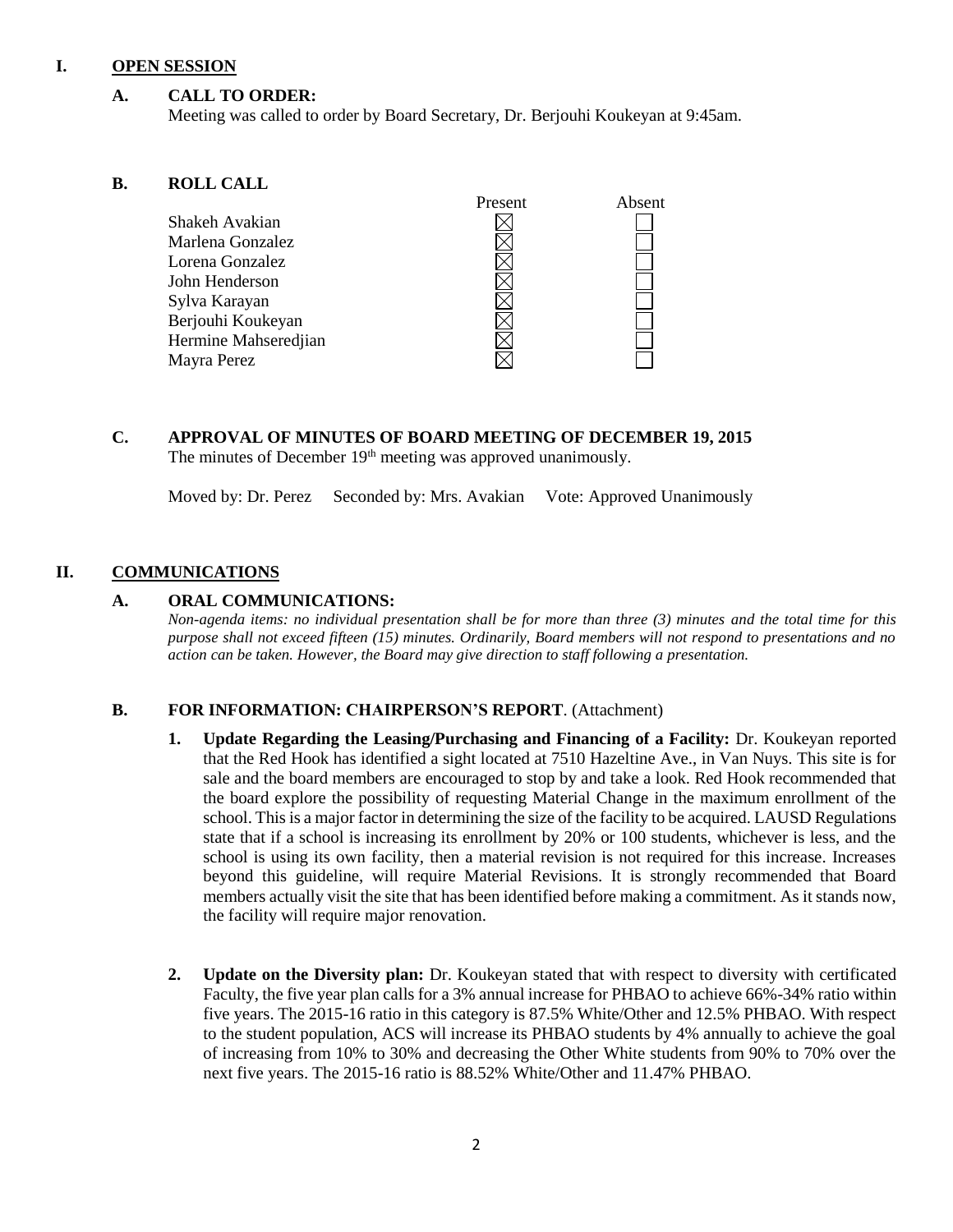The Diversity Committee met on January 23, 2016, to lay the groundwork for extensive recruitment efforts to meet the intended goals. Dr. Myra Perez, Chairperson of the Diversity Committee gave an update on the first meeting. Committee is to meet on Saturday, February 20, 2016 at 8:30 am.

# **C. FOR INFORMATION: PRINCIPAL'S REPORT.** (Attachment)

*This is a presentation of information that has occurred since the previous Board meeting. (Per attached report)*

# **1. Update on Calendar of Events**

- English Learner Parent Workshop took place on Wednesday, January 20, 2015. The turnout was less than expected.
- Kindergarten parent meet & greet meeting with Mrs. Sargsyan took place on Wednesday, January 20, 2015. The majority of the parents were present to get acquainted with Mrs. Sargsyan.
- College & Career Day took place on Friday January 22, 2016. There were total of seven volunteers (attorney, engineer, demolition specialist, broker, dentist, marketing and advertisement, graphic designer) who introduced their profession and career in every single classroom.
- Parent Involvement Committee meeting, will take place on January 29.

# **2. Update on School Activities**

- January 22, 2016 Pizza Sale fundraiser was organized by  $3<sup>rd</sup>$  Grade to generate additional funds for another 3rd grade field trip.
- January 29, 2016- Skateland family event is organized by PIC

# **3. School Programs**

• **Intervention 2:** Starting February 10 thru March 17, 2016

# **4. Audits, Reviews, & Mandated Reporting**

- **DVR Update-** Meeting has been scheduled for January 28, 2016 in order for LAUSD to provide written report about DVR findings.
- **LAUSD Compliance Monitoring Certification Form:** As part of LAUSD's oversight responsibility set forth in California Education Code § 47604.3, the LAUSD, through the Charter Schools Division (CSD), monitors each charter public school's compliance with applicable legal, charter, and policy requirements. Similar to last year, the CSD's compliance oversight process encompasses two important actions by each charter school. (See form attached)
- **SARC:** In November 1988, California voters passed [Proposition 98,](http://www.cde.ca.gov/ta/ac/sa/prop98.asp) also known as The Classroom Instructional Improvement and Accountability Act. This ballot initiative provides California's public schools with a stable source of funding. In return, all public schools in California are required annually to prepare SARCs and disseminate them to the public. SARCs are intended to provide the public with important information about each public school and to communicate a school's progress in achieving its goals. Attached dis Ararat Charter School's SARC for 2014-15 school year.
- **CELDT Update:** Student score reports have been received and both internal and state data will be updated in the weeks to come. A copy of the results will be mailed to parents by the end of the month.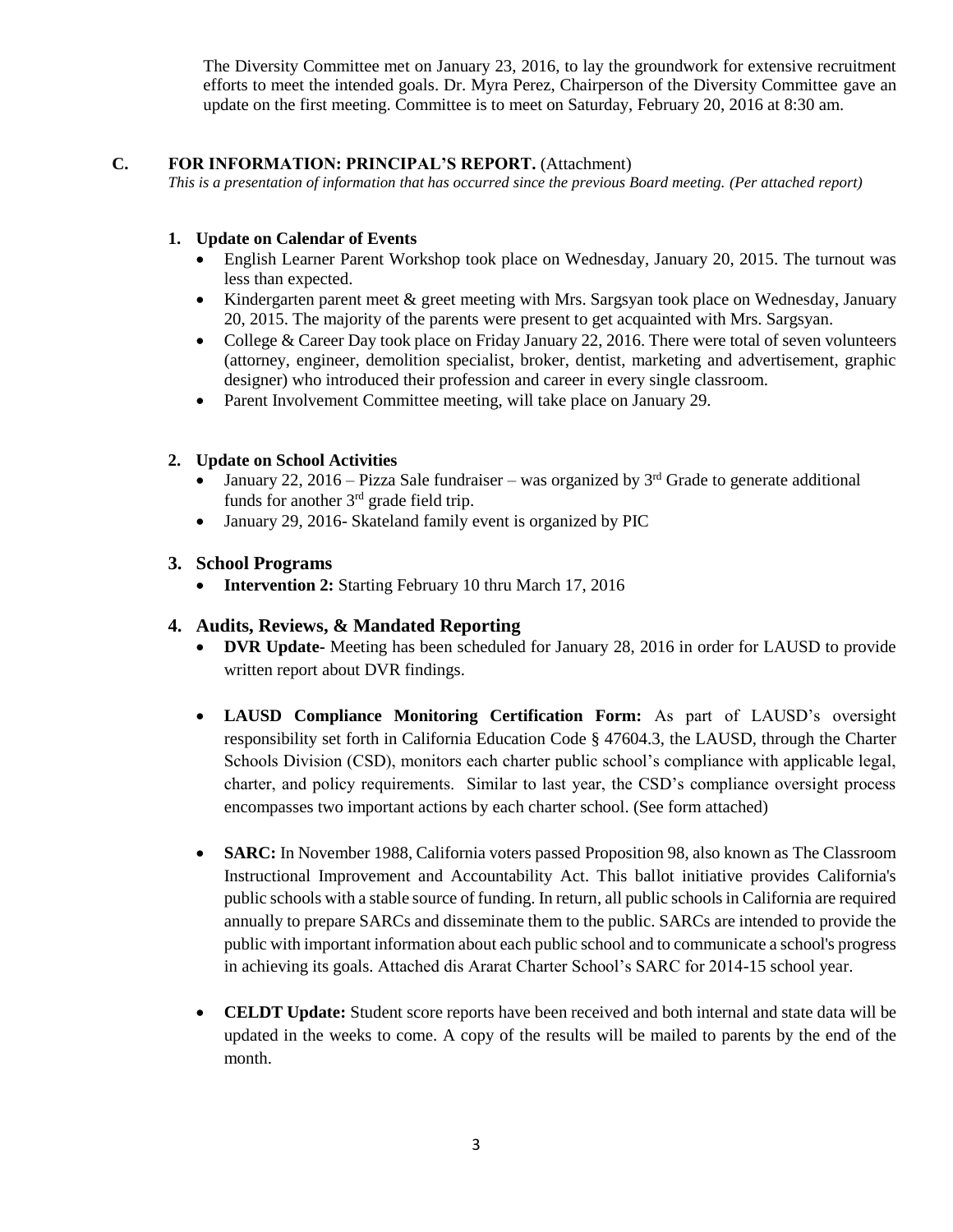- **EPA (Educational Protection Account) Spending Plan:** The Education Protection Account (EPA) provides local educational agencies (LEAs) with general purpose state aid funding pursuant to Proposition 30, The Schools and Local Public Safety Protection Act of 2012, approved by the voters on November 6, 2012. The EPA funding is a component of an LEA's total LCFF entitlement as calculated in the Principal Apportionment.
- **CALPADS:** Fall 2 reports are due in the first week of February. Fall 2 is composed of student's language classifications, teacher assignments, teacher qualifications, and student and assignments.
- **Attendance:** The P1 Report (First four months of school) has been submitted and approved by LAUSD
- **Facilities:** See Chairperson's report

# **D. FOR INFORMATION: FINANCIAL REPORT**

*This is an update from what has transpired since the last board meeting.*

- **1. Budget to Date Update from Edtec:** Ms. Kelsey Wrobel and Mrs. Kristin Dietz from Edtec had prepared a comprehensive budget report that included the following items: (See complete report attached)
	- State Budget Update
	- Special Education Contract Expenses
	- ADA Update
	- 2015-16 Forecast Update
	- Financial Summary
	- Revenue & Expense Forecast Changes
	- Cash Flow Forecast
	- Balance Sheet Summary
	- Check Register–December
	- Budget vs. Actual Detail

The Governing Board requested from Edtec to take a closer look at the SPED encroachment percentage taken from both State and Federal by LAUSD.

A motion was made to create a SPED Implementation Committee to take a closer look at the expenditure and recommend alternatives. The following Board members and staff were selected as committee members: Mrs. Avakian Dr. Perez

Prof. Mahseredjian Ms. Stuart Mr. Villela

# **Recommend approval**

 Motion by: Mr. Henderson Seconded by: Mrs. Avakian Vote: Approved Unanimously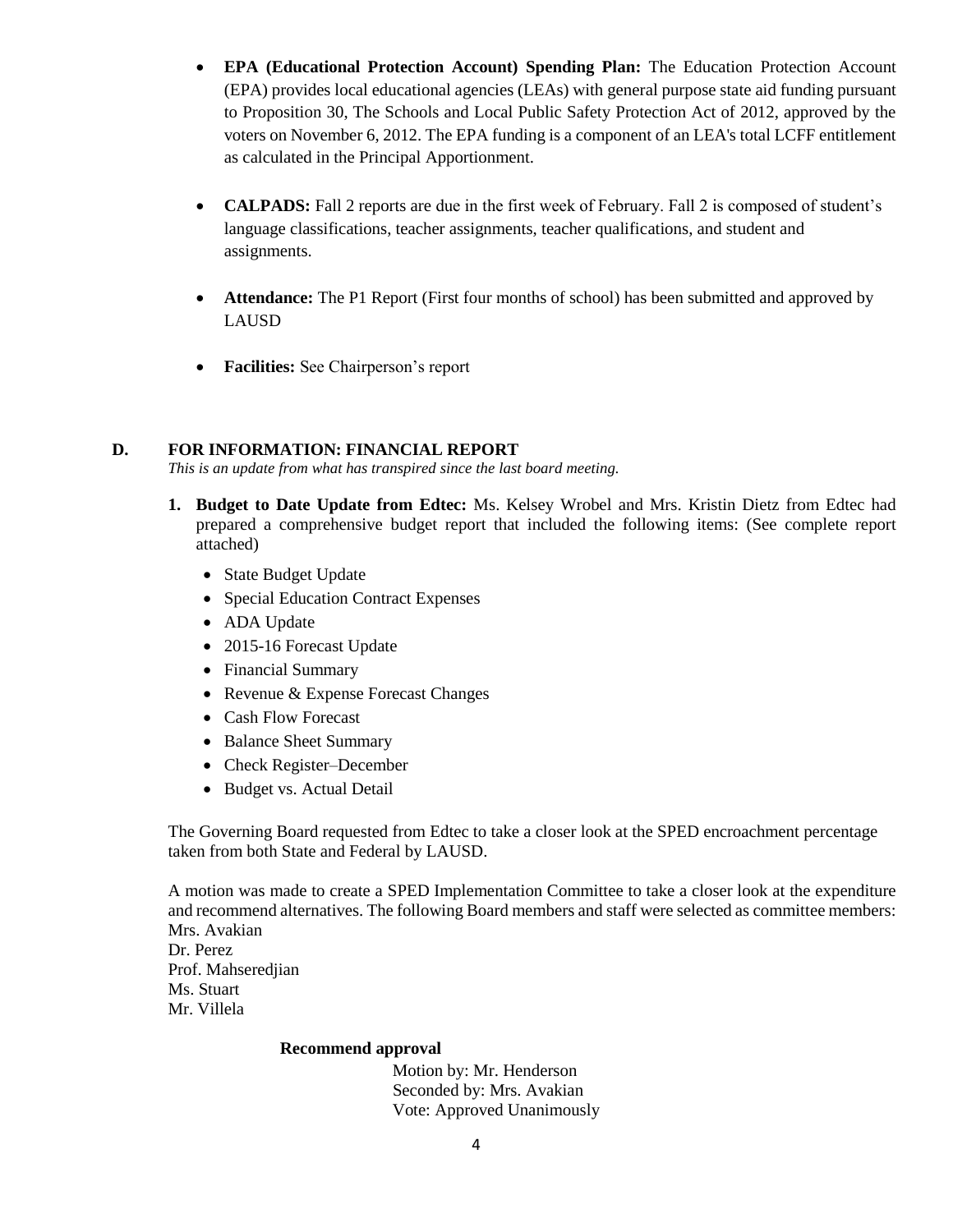# **III. CONSENT AGENDA ITEMS**

*All matters listed under the consent agenda are considered by the Board to be routine and will be approved/enacted by the Board in one motion in the form listed below. Unless specifically requested by a Board member for further discussion or removed from the agenda, there will be no discussion of these items prior to the Board votes on them. The Principal recommends approval of all consent agenda items.*

None

# **IV. ACTION ITEMS**

# **A. Approval is Requested for LAUSD Compliance Monitoring Certification Form (See attached) Recommend approval**

 Motion by: Mr. Henderson Seconded by: Mrs. Avakian Vote: Approved Unanimously

#### **B. Approval is Requested for 2014-2015 SARC (School Accountability Report Card) (See attached) Recommend approval**

 Motion by: Mr. Henderson Seconded by: Dr. Karayan Vote: Approved Unanimously

# **C. Approval is Requested for 2015-16 EPA (Education Protection Account) Spending Plan (See attached) Recommend approval**

 Motion by: Mr. Henderson Seconded by: Dr. Perez Vote: Approved Unanimously

# **V. INFORMATION ITEMS**/**POSSIBLE ACTION:**

- A. **Update on Paychex Software Implementation:** Mrs. Gharibi reported that as of January 18<sup>th</sup> all staff members have begun using the website for signing in purposes. The system requires further monitoring and modification. A mock payroll will be run to ensure the credibility of the system.
- **B.** Form 700 Submission Deadline: This form is due to LAUSD by March 1<sup>st</sup>. Board members were asked to return their complete form by next Board meeting.
- **C. Options for Special Education 2016-2017:** The school is in the process of completing the SELPA application for Option 3. The deadline is February 5, 2016.
- **D. Update on IPADS:** School is in the process of creating a business account with Apple.
- **E. Minimum Wage Increase of \$10.00:** The Board decided to adjust the hourly wages of the yard supervisors to reflect the recent minimum wage increase.

#### **Recommend approval**

 Motion by: Mr. Henderson Seconded by: Mrs. Avakian Vote: Approved Unanimously